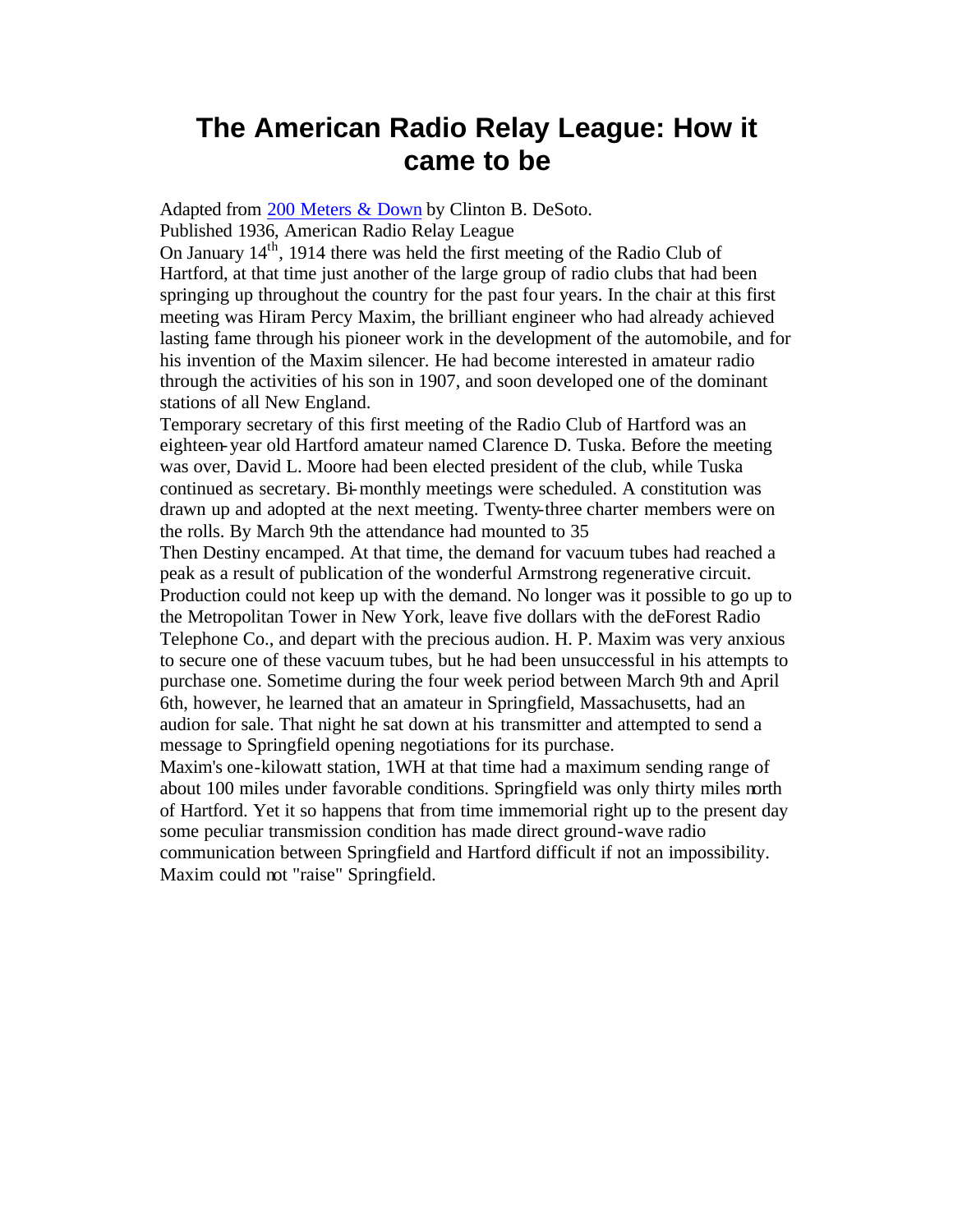

**Hiram Percy Maxim's house in West Hartford, Connecticut, ca. 1920**

Pondering the problem, with characteristic insight he divined the solution. To one of the early meetings of the Radio Club of Hartford there had come a young lad from Windsor Locks, a small town intermediate between Hartford and Springfield, who said he had a transmitter on the air. The topography of the intervening region was such that he could work both Hartford and Springfield with ease.

Maxim solved his problem by calling this Windsor Locks amateur and asking him to relay the message to Springfield. The feat done, he sat back in his operating

chair, puffing his familiar pipe, and pondered more. Driving from his home downtown to his office behind the wheel of his huge automobile the next morning, he continued to think about the incident of the night before, and an inspiration was born.

He has always been careful, since that time, to explain that no significance attached to that particular relay. It was not the first time that relaying had been accomplished. Ships at sea were using the relay principle to get messages from mid-ocean to shore. Amateurs themselves had probably relayed messages beyond the limits of their particular sets before. It is certainly true that the Central Radio Association ("From the Rockies to the Ohio"), which was organized in 1911 and which in 1914 had several hundred members, shortly afterward was relaying messages over hundreds of miles. No, the relay was not especially significant. That morning there was born the germ of an idea for the long-needed and much-desired truly representative national amateur radio organization.

The relay idea represented an ideal basis for the needed national organization. Some basic principle, some prime moving force, was essential for the success of such an organization. Americans have always been great "Joiners" but if an amateur organization were ever to progress beyond the paper stage, or expand into more than a local club, it must offer more than a gaudy membership certificate and one's name on the rolls. The futility and early death of the Wireless Association of America had shown this clearly, as did the restricted appeal, limited to the New York metropolitan area, of the Radio Club of America.

At best, ranges in those days were limited. With the power and the equipment and the wavelengths then available, there was little hope for enlargement of the distances covered. But an intermediate amateur could relay messages over greater distances with ease and expedition. The only requirement was to achieve some sort of mutual understanding so that each amateur would aid his fellows. Organization was needed- -organization that would accomplish the dual purpose of opening relay facilities to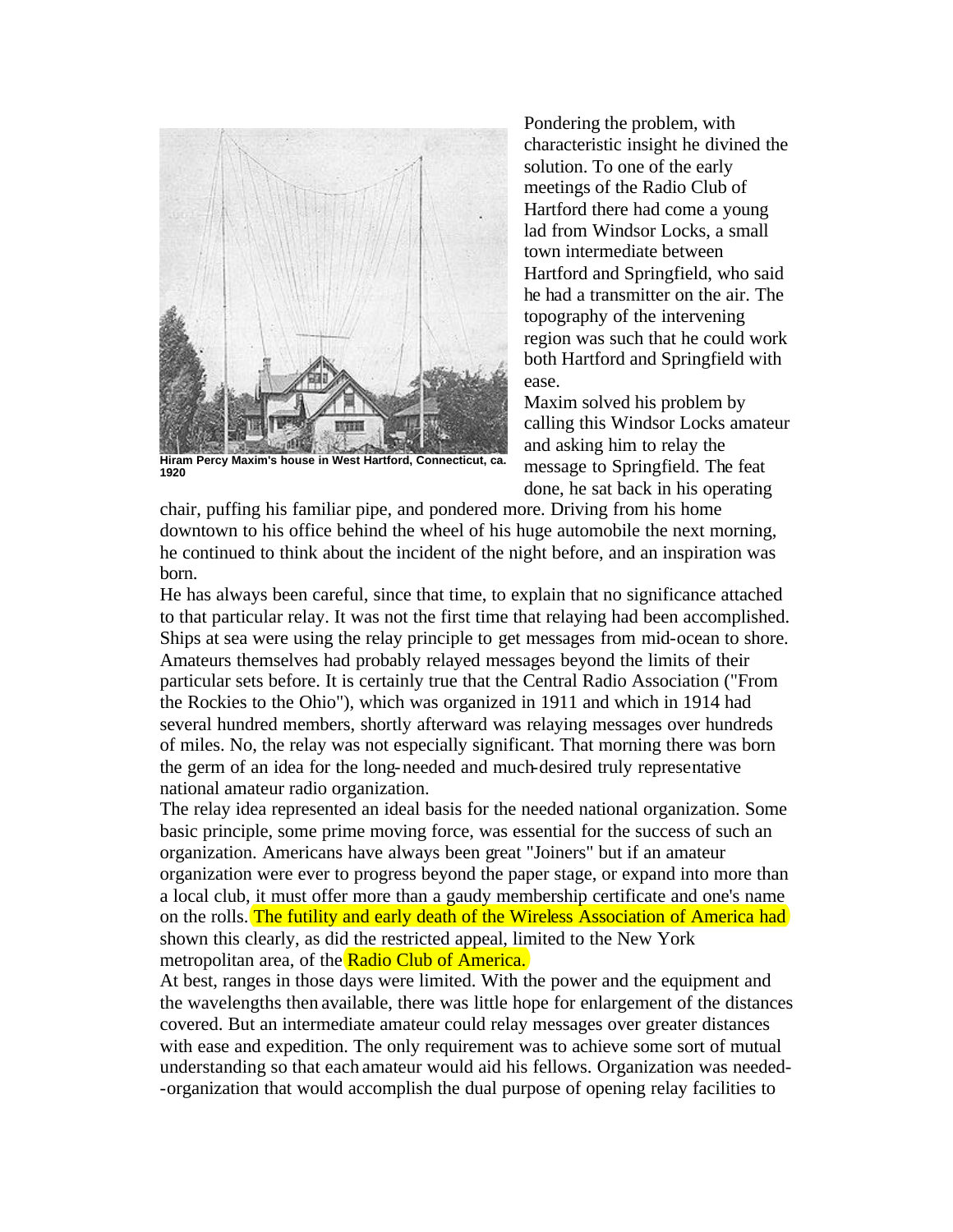all and of bonding together the amateurs of the country into one strong, cohesive, self-reliant body.

All these thoughts coursed through Hiram Percy Maxim's mind as he drove to his office that brisk March morning in 1914. There even occurred to him a name for the organization- $\frac{1}{2}$ the American Radio Relay League. The next step was to put the idea into execution. He presented his plan to the members of the Radio Club of Hartford at its next meeting,  $[April 6, 1914.]$  The club voted to take charge of the development of a relay organization, and a committee to handle the details was appointed by the chair. The first steps toward the fulfillment of the idea had been taken.

By middle May application blanks bearing detailed questions concerning receiving and transmitting equipment and performance were printed, and Maxim and Secretary Tuska sat down and wrote letters to every amateur station they could think of, announcing the formation of the American Radio Relay League and enclosing one of these blanks. There were no dues; membership was free on application. At the same time, the requirements were set at a high standard and rigidly maintained, so that only qualified amateurs were accepted as relay stations. The response was tremendous. Application blanks came back in every mail. The influence of the League was mounting rapidly. It had members in every section of the country. By June, successful relays had been accomplished over such routes as Hartford to Buffalo. A route from Boston to Denver was being organized.

By August, 1914, more than two hundred relay stations had been appointed, from Maine to Minneapolis and from Seattle to Idaho. One of the stations belonged to a man 64 years old; others were owned by youths just entering high school.

In September the League published a map of the United States showing the location of 237 stations in thirty-two states and Canada. In October the League published its first call book, actually a *List of Amateur Stations,* a little blue-bound book showing the names, addresses, calls, power, range, receiving speed and operating hours of 400 stations. One-kilowatt stations were surprisingly numerous; they claimed ranges from 50 to 350 miles. The smaller stations, using from 10 to 100 watts, worked from 10 to 20 miles. This call book, the United States map, seven state maps, and a pad of 50 official message blanks were sold for 50 cents.

In early 1915, the League was incorporated under the laws of the State of Connecticut, to *give it legal status*. The membership grew steadily. In March, the second edition of the List of Stations was issued. Six hundred members were-listed, an increase of 50 per cent in less than six months.



Meanwhile, through radio contacts and correspondence, the building up of the relay routes for which the League had been formed was going on. Considerable success was had, but the difficulty of adequate organization contact, especially with distant states, seemed insurmountable. It was proving a real task to acquaint the growing membership with new plans and **Second edition of the** *List of Stations*